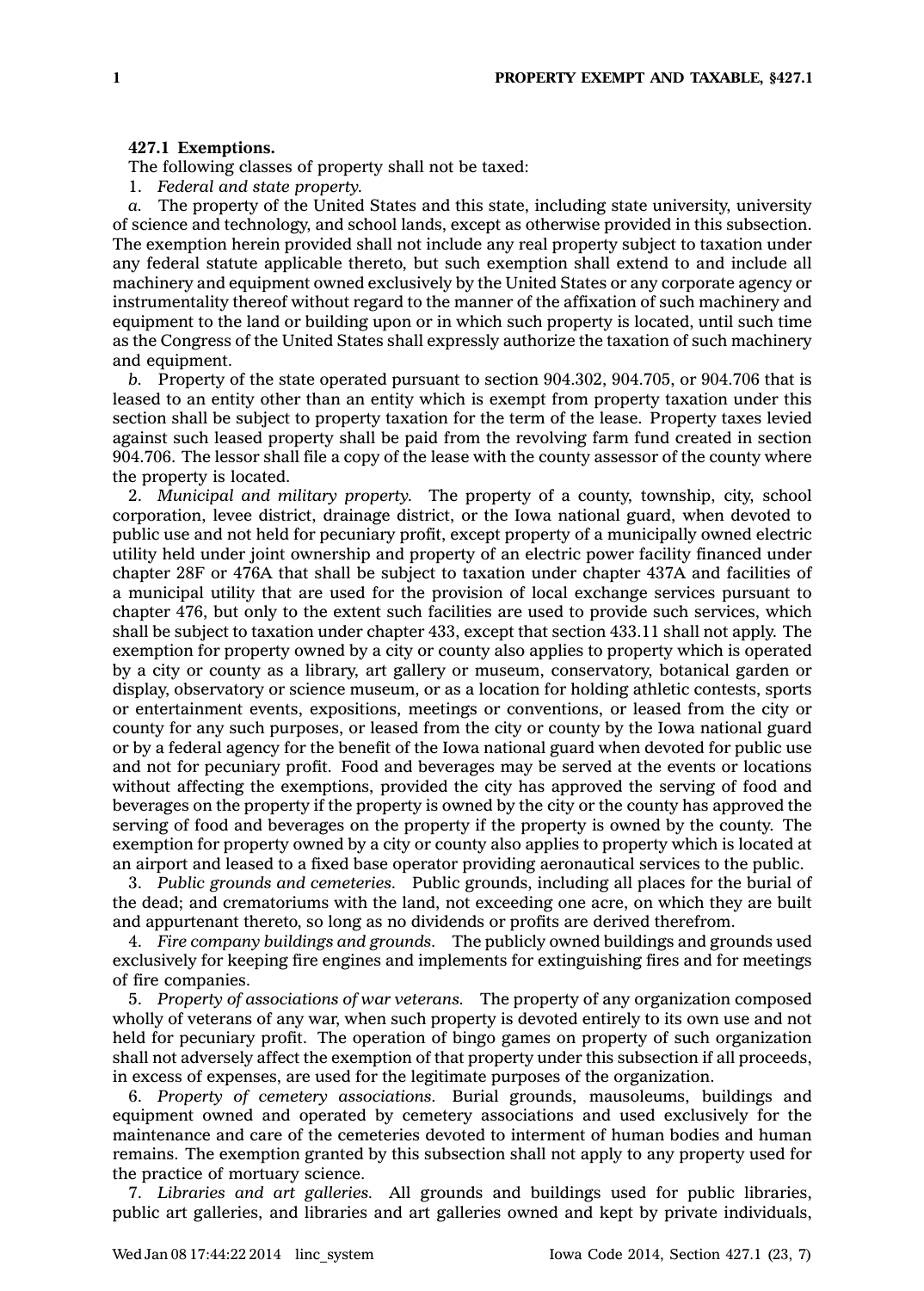associations, or corporations, for public use and not for private profit. Claims for exemption for libraries and art galleries owned and kept by private individuals, associations, or corporations for public use and not for private profit must be filed with the local assessor by February 1 of the first year the exemption is requested. Once the exemption is granted, the exemption shall continue to be granted for subsequent assessment years without further filing of claims as long as the property continues to be used as <sup>a</sup> library or art gallery for public use and not for private profit.

8. *Property of religious, literary, and charitable societies.* All grounds and buildings used or under construction by literary, scientific, charitable, benevolent, agricultural, and religious institutions and societies solely for their appropriate objects, not exceeding three hundred twenty acres in extent and not leased or otherwise used or under construction with <sup>a</sup> view to pecuniary profit. However, an organization mentioned in this subsection whose primary objective is to preserve land in its natural state may own or lease land not exceeding three hundred twenty acres in each county for its appropriate objects. All deeds or leases by which such property is held shall be filed for record before the property herein described shall be omitted from the assessment. All such property shall be listed upon the tax rolls of the district or districts in which it is located and shall have ascribed to it an actual fair market value and an assessed or taxable value, as contemplated by section 441.21, whether such property be subject to <sup>a</sup> levy or be exempted as herein provided and such information shall be open to public inspection.

9. *Property of educational institutions.* Real estate owned by any educational institution of this state as <sup>a</sup> part of its endowment fund, to the extent of one hundred sixty acres in any civil township except any real property acquired after January 1, 1965, by any educational institution as <sup>a</sup> part of its endowment fund or upon which any income is derived or used, directly or indirectly, for full or partial payment for services rendered, shall be taxed beginning with the levies applied for taxes payable in the year 1967, at the same rate as all other property of the same class in the taxing district in which the real property is located. The property acquired prior to January 1, 1965, and held or owned as part of the endowment fund of an educational institution shall be subject to assessment and levy in the assessment year 1974 for taxes payable in 1975. All the property shall be listed on the assessment rolls in the district in which the property is located and an actual fair market value and an assessed or taxable value be ascribed to it, as contemplated by section 441.21, irrespective of whether an exemption under this subsection may be or is affirmed, and the information shall be open to public inspection; it being the intent of this section that the property be valued whether or not it be subject to <sup>a</sup> levy. Every educational institution claiming an exemption under this subsection shall file with the assessor not later than February 1 of the year for which the exemption is requested, <sup>a</sup> statement upon forms to be prescribed by the director of revenue, describing and locating the property upon which exemption is claimed. Property which is located on the campus grounds and used for student union purposes may serve food and beverages without affecting its exemption received pursuant to subsection 8 or this subsection.

10. *Homes for soldiers.* The buildings and grounds of homes owned and operated by organizations of soldiers, sailors, or marines of any of the wars of the United States when used for <sup>a</sup> home for disabled soldiers, sailors, or marines and not operated for pecuniary profit.

11. *Agricultural produce.* Growing agricultural and horticultural crops except commercial orchards and vineyards.

12. *Government lands.* Government lands entered and located, or lands purchased from this state, for the year in which the entry, location, or purchase is made.

13. *Public airports.* Any lands, the use of which (without charge by or compensation to the holder of the legal title thereto) has been granted to and accepted by the state or any political subdivision thereof for airport or aircraft landing area purposes.

14. *Statement of objects and uses filed.* A society or organization claiming an exemption under subsection 5, 8, or 33 shall file with the assessor not later than February 1 <sup>a</sup> statement upon forms to be prescribed by the director of revenue, describing the nature of the property upon which the exemption is claimed and setting out in detail any uses and income from the property derived from the rentals, leases, or other uses of the property not solely for the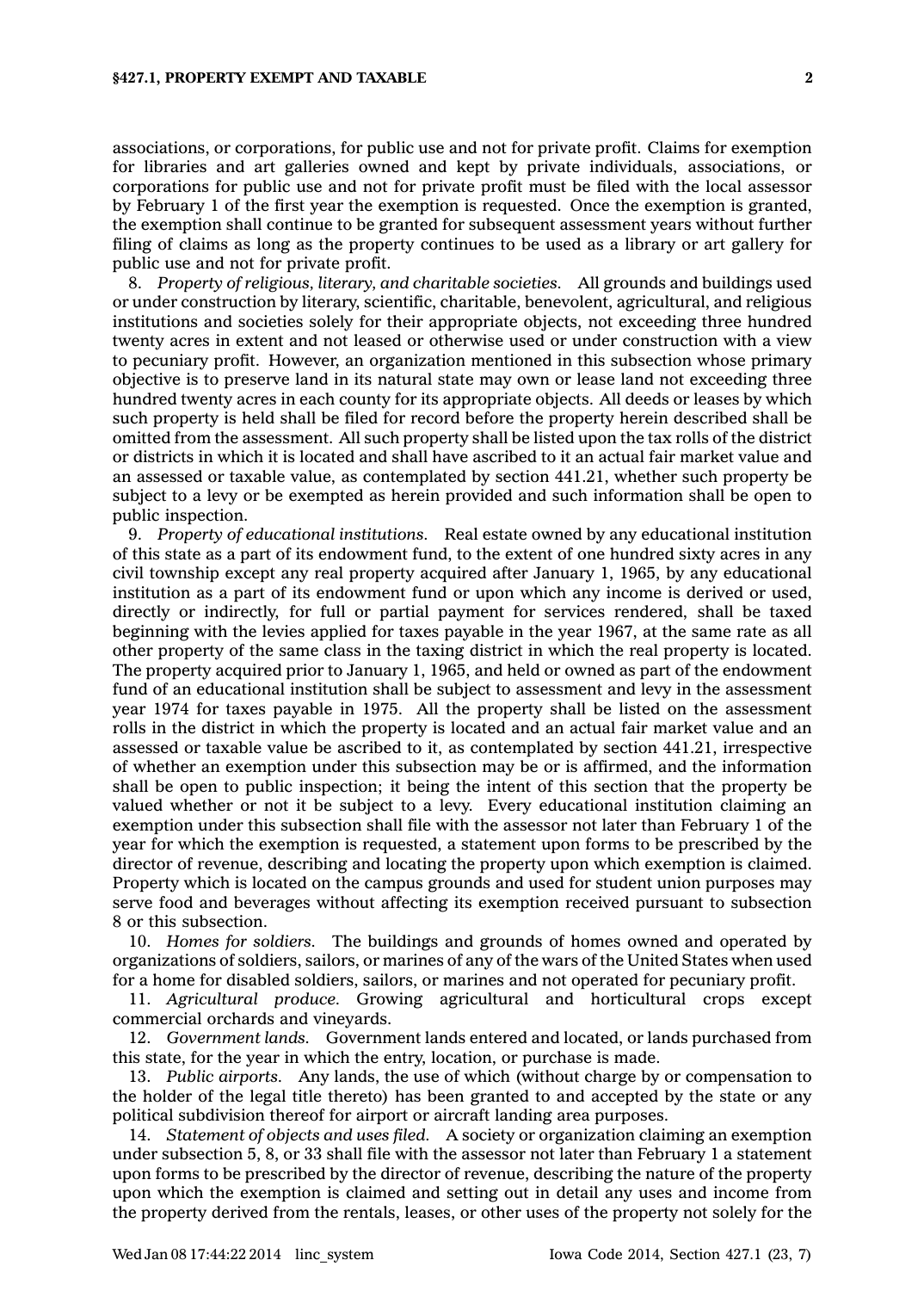appropriate objects of the society or organization. Upon the filing and allowance of the claim, the claim shall be allowed on the property for successive years without further filing as long as the property is used for the purposes specified in the original claim for exemption. When the property is sold or transferred, the county recorder shall provide notice of the transfer to the assessor. The notice shall describe the property transferred and the name of the person to whom title to the property is transferred.

*a.* The assessor, in arriving at the valuation of any property of the society or organization, shall take into consideration any uses of the property not for the appropriate objects of the organization and shall assess in the same manner as other property, all or any portion of the property involved which is leased or rented and is used regularly for commercial purposes for <sup>a</sup> profit to <sup>a</sup> party or individual. If <sup>a</sup> portion of the property is used regularly for commercial purposes, an exemption shall not be allowed upon property so used and the exemption granted shall be in the proportion of the value of the property used solely for the appropriate objects of the organization, to the entire value of the property. However, the board of trustees or the board of directors of <sup>a</sup> hospital, as defined in section 135B.1, may permit use of <sup>a</sup> portion of the hospital for commercial purposes, and the hospital is entitled to full exemption for that portion used for nonprofit health-related purposes, upon compliance with the filing requirements of this subsection. The property of <sup>a</sup> nursing facility, as defined in section 135C.1, subsection 14, which is exempt from federal income tax under section 501(c)(3) of the Internal Revenue Code, and otherwise qualified, is entitled to the full exemption of the property regardless of the proportion of residents of the facility for whom the cost of care is privately paid or paid under Tit. XIX of the federal Social Security Act, upon compliance with the filing requirements of this subsection.

*b.* An exemption shall not be granted upon property upon or in which persistent violations of the laws of the state are permitted. A claimant of an exemption shall, under oath, declare that no violations of law will be knowingly permitted or have been permitted on or after January 1 of the year in which <sup>a</sup> tax exemption is requested. Claims for exemption shall be verified under oath by the president or other responsible head of the organization. A society or organization which ceases to use the property for the purposes stated in the claim shall provide written notice to the assessor of the change in use.

15. *Mandatory denial.* No exemption shall be granted upon any property which is the location of federally licensed devices not lawfully permitted to operate under the laws of the state.

16. *Revoking or modifying exemption.* Any taxpayer or any taxing district may make application to the director of revenue for revocation or modification of any exemption, based upon alleged violations of this chapter. The director of revenue may also on the director's own motion set aside or modify any exemption which has been granted upon property for which exemption is claimed under this chapter. The director of revenue shall give notice by mail to the taxpayer or taxing district applicant and to the societies or organizations claiming an exemption upon property, exemption of which is questioned before or by the director of revenue, and shall hold <sup>a</sup> hearing prior to issuing any order for revocation or modification. An order made by the director of revenue revoking or modifying an exemption shall be applicable to the tax year commencing with the tax year in which the application is made to the director or the tax year commencing with the tax year in which the director's own motion is filed. An order made by the director of revenue revoking or modifying an exemption is subject to judicial review in accordance with chapter 17A, the Iowa administrative procedure Act. Notwithstanding the terms of chapter 17A, petitions for judicial review may be filed in the district court having jurisdiction in the county in which the property is located, and must be filed within thirty days after any order revoking or modifying an exemption is made by the director of revenue.

17. *Rural water sales.* The real property of <sup>a</sup> nonprofit corporation engaged in the distribution and sale of water to rural areas when devoted to public use and not held for pecuniary profit.

18. *Assessed value of exempt property.* Each county and city assessor shall determine the assessment value that would be assigned to the property if it were taxable and value all tax exempt property within the assessor's jurisdiction. A summary report of tax exempt property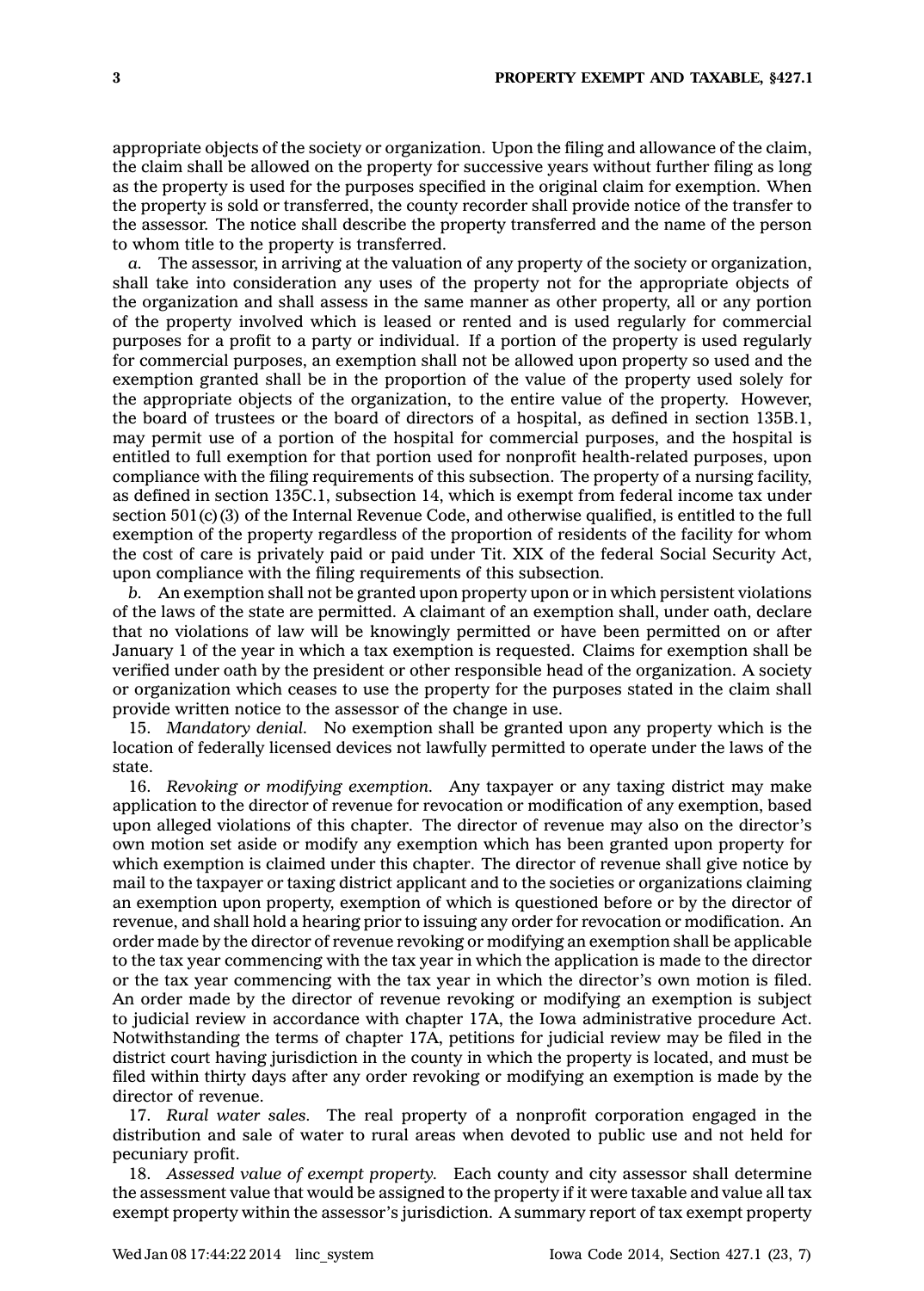shall be filed with the director of revenue and the local board of review on or before April 16 of each year on forms prescribed by the director of revenue.

19. *Pollution control and recycling.* Pollution-control or recycling property as defined in this subsection shall be exempt from taxation to the extent provided in this subsection, upon compliance with the provisions of this subsection.

*a.* (1) This exemption shall apply to new installations of pollution-control or recycling property beginning on January 1 after the construction or installation of the property is completed. This exemption shall apply beginning on January 1, 1975, to existing pollution-control property if its construction or installation was completed after September 23, 1970, and this exemption shall apply beginning January 1, 1994, to recycling property.

(2) This exemption shall be limited to the market value, as defined in section 441.21, of the pollution-control or recycling property. If the pollution-control or recycling property is assessed with other property as <sup>a</sup> unit, this exemption shall be limited to the net market value added by the pollution-control or recycling property, determined as of the assessment date.

*b.* (1) Application for this exemption shall be filed with the assessing authority not later than the first of February of the first year for which the exemption is requested, on forms provided by the department of revenue. The application shall describe and locate the specific pollution-control or recycling property to be exempted.

(2) The application for <sup>a</sup> specific pollution-control or recycling property shall be accompanied by <sup>a</sup> certificate of the department of natural resources certifying that the primary use of the pollution-control property is to control or abate pollution of any air or water of this state or to enhance the quality of any air or water of this state or, if the property is recycling property, that the primary use of the property is for recycling.

*c.* A taxpayer may seek judicial review of <sup>a</sup> determination of the department or, on appeal, of the environmental protection commission in accordance with the provisions of chapter 17A.

*d.* The environmental protection commission of the department of natural resources shall adopt rules relating to certification under this subsection and information to be submitted for evaluating pollution-control or recycling property for which <sup>a</sup> certificate is requested. The department of revenue shall adopt any rules necessary to implement this subsection, including rules on identification and valuation of pollution-control or recycling property. All rules adopted shall be subject to the provisions of chapter 17A.

*e.* (1) For the purposes of this subsection, *"pollution-control property"* means personal property or improvements to real property, or any portion thereof, used primarily to control or abate pollution of any air or water of this state or used primarily to enhance the quality of any air or water of this state and *"recycling property"* means personal property or improvements to real property or any portion of the property, used primarily in the manufacturing process and resulting directly in the conversion of waste glass, waste plastic, wastepaper products, waste paperboard, or waste wood products into new raw materials or products composed primarily of recycled material. In the event such property shall also serve other purposes or uses of productive benefit to the owner of the property, only such portion of the assessed valuation thereof as may reasonably be calculated to be necessary for and devoted to the control or abatement of pollution, to the enhancement of the quality of the air or water of this state, or for recycling shall be exempt from taxation under this subsection.

(2) For the purposes of this subsection, *"pollution"* means air pollution as defined in section 455B.131 or water pollution as defined in section 455B.171. *"Water of the state"* means the water of the state as defined in section 455B.171. *"Enhance the quality"* means to diminish the level of pollutants below the air or water quality standards established by the environmental protection commission of the department of natural resources.

20. *Impoundment structures.*

*a.* The impoundment structure and any land underlying an impoundment located outside an incorporated city, which are not developed or used directly or indirectly for nonagricultural income-producing purposes and which are maintained in <sup>a</sup> condition satisfactory to the soil and water conservation district commissioners of the county in which the impoundment structure and the impoundment are located. A person owning land which qualifies for <sup>a</sup> property tax exemption under this subsection shall apply to the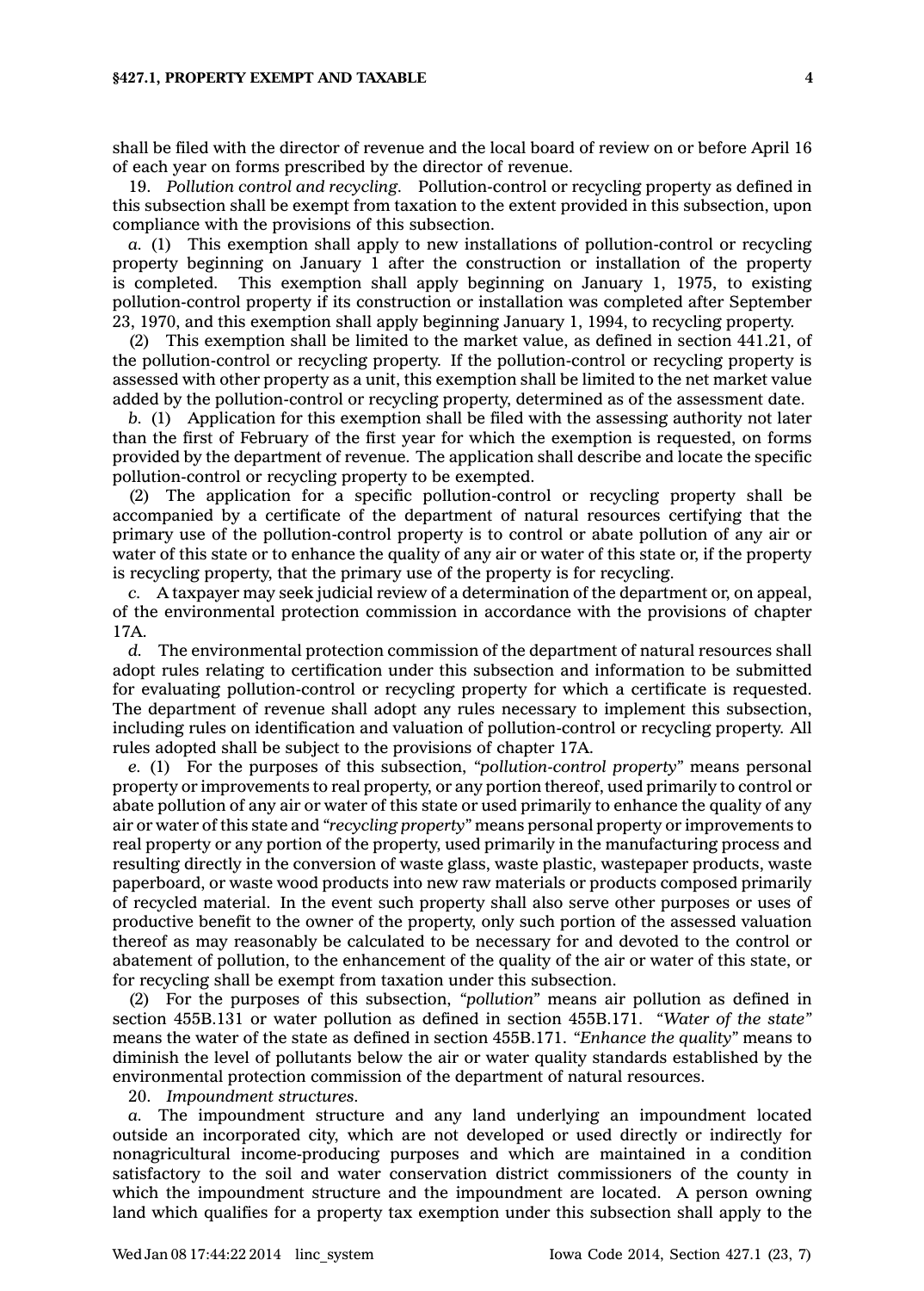county assessor each year not later than February 1 for the exemption. The application shall be made on forms prescribed by the department of revenue. The first application shall be accompanied by <sup>a</sup> copy of the water storage permit approved by the director of the department of natural resources or the director's designee, and <sup>a</sup> copy of the plan for the construction of the impoundment structure and the impoundment. The construction plan shall be used to determine the total acre-feet of the impoundment and the amount of land which is eligible for the property tax exemption. The county assessor shall annually review each application for the property tax exemption under this subsection and submit it, with the recommendation of the soil and water conservation district commissioners, to the board of supervisors for approval or denial. An applicant for <sup>a</sup> property tax exemption under this subsection may appeal the decision of the board of supervisors to the district court.

*b.* As used in this subsection, *"impoundment"* means <sup>a</sup> reservoir or pond which has <sup>a</sup> storage capacity of at least eighteen acre-feet of water or sediment at the time of construction; *"storage capacity"* means the total area below the crest elevation of the principal spillway including the volume of any excavation in the area; and *"impoundment structure"* means <sup>a</sup> dam, earthfill, or other structure used to create an impoundment.

21. *Low-rent housing.* The property owned and operated or controlled by <sup>a</sup> nonprofit organization, as recognized by the internal revenue service, providing low-rent housing for persons who are elderly and persons with physical and mental disabilities. For the purposes of this subsection, the controlling nonprofit entity may serve as <sup>a</sup> general partner or managing member of <sup>a</sup> limited liability company or limited liability partnership which owns the property. The exemption granted under the provisions of this subsection shall apply only until the final payment due date of the borrower's original low-rent housing development mortgage or until the borrower's original low-rent housing development mortgage is paid in full or expires, whichever is sooner, subject to the provisions of subsection 14. However, if the borrower's original low-rent housing development mortgage is refinanced, the exemption shall apply only until the date that would have been the final payment due date under the terms of the borrower's original low-rent housing development mortgage or until the refinanced mortgage is paid in full or expires, whichever is sooner, subject to the provisions of subsection 14.

21A. *Dwelling unit property owned by community housing development organization.* Dwelling unit property owned and managed by <sup>a</sup> community housing development organization, as recognized by the state of Iowa and the federal government pursuant to criteria for community housing development organization designation contained in the HOME program of the federal National Affordable Housing Act of 1990, if the organization is also <sup>a</sup> nonprofit organization exempt from federal income tax under section 501(c)(3) of the Internal Revenue Code and owns and manages more than one hundred fifty dwelling units that are located in <sup>a</sup> city with <sup>a</sup> population of more than one hundred ten thousand. For the 2005 and 2006 assessment years, an application is not required to be filed to receive the exemption. For the 2007 and subsequent assessment years, an application for exemption must be filed with the assessing authority not later than February 1 of the assessment year for which the exemption is sought. Upon the filing and allowance of the claim, the claim shall be allowed on the property for successive years without further filing as long as the property continues to qualify for the exemption.

22. *Natural conservation or wildlife areas.* Recreational lakes, forest covers, rivers and streams, river and stream banks, and open prairies as designated by the board of supervisors of the county in which located. The board of supervisors shall annually designate the real property, not to exceed in the aggregate for the fiscal year beginning July 1, 1983, the greater of one percent of the acres assessed as agricultural land or three thousand acres in each county, for which this exemption shall apply. For subsequent fiscal years, the limitation on the maximum acreage of real property that may be granted exemptions shall be the limitation for the previous fiscal year, unless the amount of acreage granted exemptions for the previous fiscal year equaled the limitation for that year, then the limitation for the subsequent fiscal year is the limitation for the previous fiscal year plus an increase, not to exceed three hundred acres, of ten percent of that limitation. The procedures of this subsection shall be followed for each assessment year to procure an exemption for the fiscal year beginning in the assessment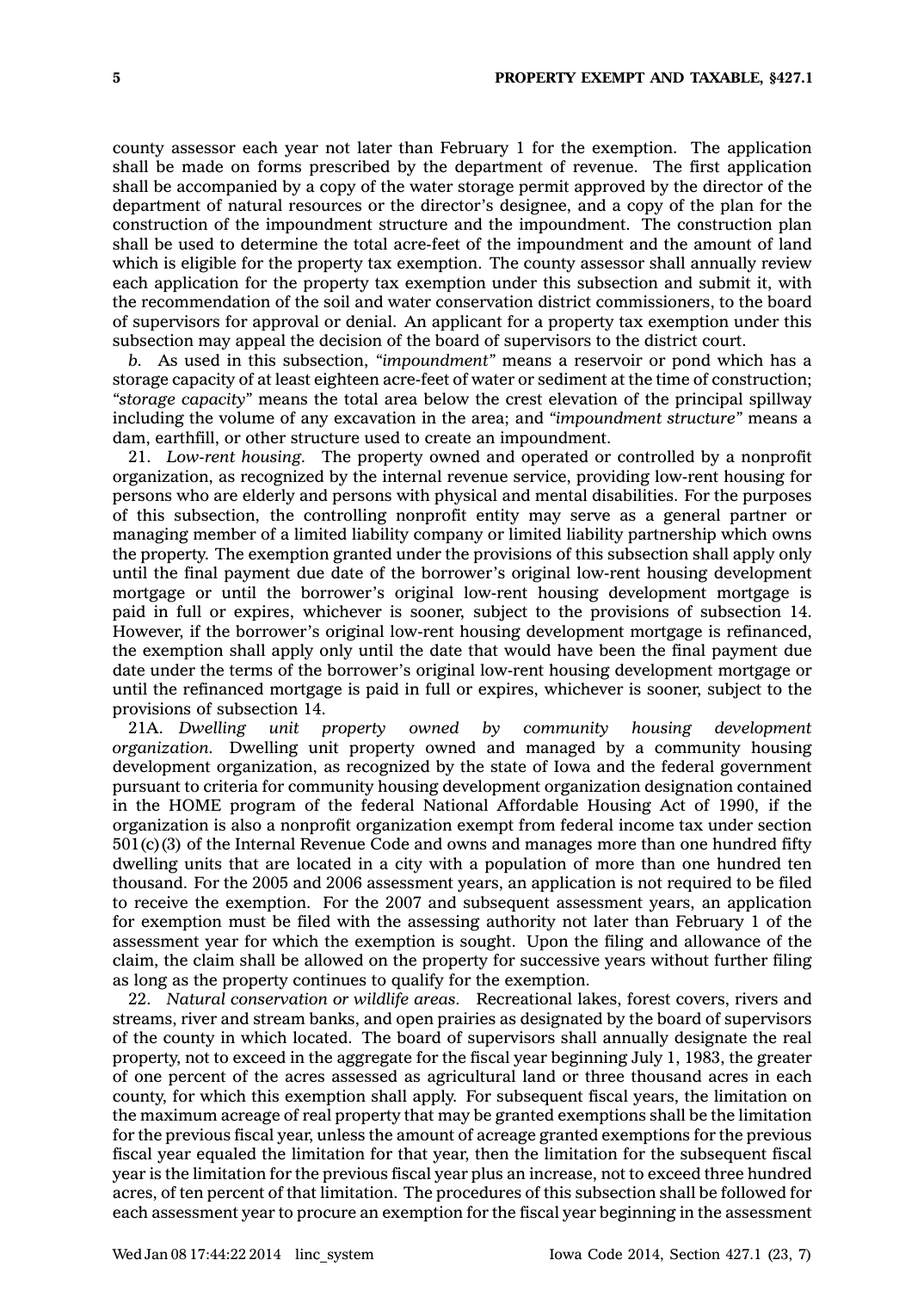year. The exemption shall be only for the fiscal year for which it is granted. A parcel of property may be granted subsequent exemptions. The exemption shall only be granted for parcels of property of two acres or more.

*a.* Application for this exemption shall be filed with the commissioners of the soil and water conservation district in which the property is located, not later than February 1 of the assessment year, on forms provided by the department of revenue. The application shall describe and locate the property to be exempted and have attached to it an aerial photo of that property on which is outlined the boundaries of the property to be exempted. In the case of an open prairie that has been restored or reestablished, the property shall be inspected and certified as provided by the county board of supervisors as having adequate ground cover consisting of native species and that all primary and secondary noxious weeds present are being controlled to prevent the spread of seeds by either wind or water. In the case of an open prairie which is or includes <sup>a</sup> gully area susceptible to severe erosion, an approved erosion control plan must accompany the application.

*b.* Upon receipt of the application, the commissioners shall certify whether the property is eligible to receive the exemption. The commissioners shall not withhold certification of the eligibility of property because of the existence upon the property of an abandoned building or structure which is not used for economic gain. If the commissioners certify that the property is eligible, the application shall be forwarded to the board of supervisors by May 1 of that assessment year with the certification of the eligible acreage. An application must be accompanied by an affidavit signed by the applicant that if an exemption is granted, the property will not be used for economic gain during the assessment year in which the exemption is granted.

*c.* In the case of an open prairie that has been restored or reestablished and that does not receive the certification as provided by the county board of supervisors as it relates to the ground cover, the applicant shall be notified of the availability of resource enhancement and protection fund cost-share moneys and soil and conservation technological assistance for reestablishing native vegetation.

*d.* Before the board of supervisors may designate real property for the exemption, it shall establish priorities for the types of real property for which an exemption may be granted and the amount of acreage. These priorities may be the same as or different than those for previous years. The board of supervisors shall get the approval of the governing body of the city before an exemption may be granted to real property located within the corporate limits of that city. A public hearing shall be held with notice given as provided in section 73A.2 at which the proposed priority list shall be presented. However, no public hearing is required if the proposed priorities are the same as those for the previous year. After the public hearing, the board of supervisors shall adopt by resolution the proposed priority list or another priority list. Property upon which are located abandoned buildings or structures shall have the lowest priority on the list adopted, except where the board of supervisors determines that <sup>a</sup> structure has historic significance. The board of supervisors shall also provide for <sup>a</sup> procedure where the amount of acres for which exemptions are sought exceeds the amount the priority list provides for that type or in the aggregate for all types.

*e.* After receipt of an application with its accompanying certification and affidavit and the establishment of the priority list, the board of supervisors may grant <sup>a</sup> tax exemption under this subsection using the established priority list as <sup>a</sup> mandate. Real property designated for the tax exemption shall be designated by May 15 of the assessment year in which begins the fiscal year for which the exemption is granted. Notification shall be sent to the county auditor and the applicant.

*f.* The board of supervisors does not have to grant tax exemptions under this subsection, grant tax exemptions in the aggregate of the maximum acreage which may be granted exemptions, or grant <sup>a</sup> tax exemption for the total acreage for which the applicant requested the exemption. Only real property in parcels of two acres or more which is recreational lakes, forest cover, river and stream, river and stream banks, or open prairie and which is utilized for the purposes of providing soil erosion control or wildlife habitat or both, and which is subject to property tax for the fiscal year for which the tax exemption is requested, is eligible for the exemption under this subsection. However, in addition to the above, in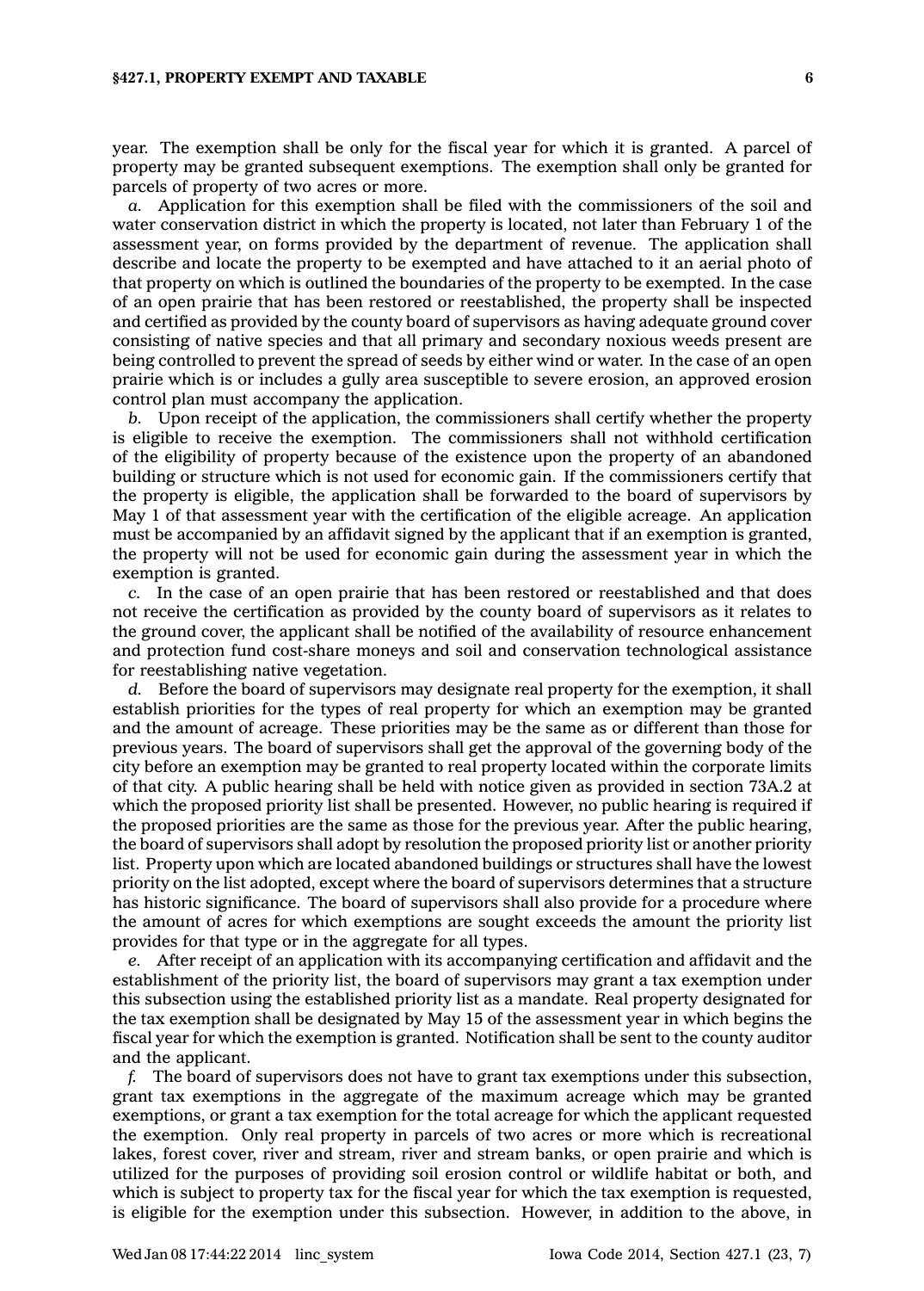order for <sup>a</sup> gully area which is susceptible to severe erosion to be eligible, there must be an erosion control plan for it approved by the commissioners of the soil and water conservation district in which it is located. In the case of an open prairie that has been restored or reestablished, the property shall be inspected and certified as provided by the county board of supervisors as having adequate ground cover consisting of native species and that all primary and secondary noxious weeds present are being controlled to prevent the spread of seeds by either wind or water. In the case of an exemption for river and stream or river and stream banks, the exemption shall not be granted unless there is included in the exemption land located at least thirty-three feet from the ordinary high water mark of the river and stream or river and stream banks. Property shall not be denied an exemption because of the existence upon the property of an abandoned building or structure which is not used for economic gain. If the real property is located within <sup>a</sup> city, the approval of the governing body must be obtained before the real property is eligible for an exemption. For purposes of this subsection:

(1) *"Open prairies"* includes hillsides and gully areas which have <sup>a</sup> permanent grass cover but does not include native prairies meeting the criteria of the natural resource commission.

(2) *"Forest cover"* means land which is predominantly wooded.

(3) *"Recreational lake"* means <sup>a</sup> body of water, which is not <sup>a</sup> river or stream, owned solely by <sup>a</sup> nonprofit organization and primarily used for boating, fishing, swimming, and other recreational purposes.

(4) *"Used for economic gain"* includes, but is not limited to, using property for the storage of equipment, machinery, or crops.

*g.* Notwithstanding other requirements under this subsection, the owner of any property lying between <sup>a</sup> river or stream and <sup>a</sup> dike which is required to be set back three hundred feet or less from the river or stream shall automatically be granted an exemption for that property upon submission of an application accompanied by an affidavit signed by the applicant that if the exemption is granted the property will not be used for economic gain during the period of exemption. The exemption shall continue from year to year for as long as the property qualifies and is not used for economic gain, without need for filing additional applications or affidavits. Property exempted pursuant to this paragraph is in addition to the maximum acreage applicable to other exemptions under this subsection.

23. *Native prairie and wetland.* Land designated as native prairie or land designated as <sup>a</sup> protected wetland by the department of natural resources pursuant to section 456B.12.

*a.* Application for the exemption shall be made on forms provided by the department of revenue. Land designated as <sup>a</sup> protected wetland shall be assessed at <sup>a</sup> value equal to the average value of the land where the wetland is located and which is owned by the person granted the exemption. The application forms shall be filed with the assessing authority not later than the first of February of the year for which the exemption is requested. The application must be accompanied by an affidavit signed by the applicant that if the exemption is granted, the property will not be used for economic gain during the assessment year in which the exemption is granted. If the property is used for economic gain during the assessment year in which the exemption is granted, the property shall lose its tax exemption and shall be taxed at the rate levied by the county for the fiscal year beginning in that assessment year. The first annual application shall be accompanied by <sup>a</sup> certificate from the department of natural resources stating that the land is native prairie or protected wetland. The department of natural resources shall issue <sup>a</sup> certificate for the native prairie exemption if the department finds that the land has never been cultivated, is unimproved, is primarily <sup>a</sup> mixture of warm season grasses interspersed with flowering plants, and meets the other criteria established by the natural resource commission for native prairie. The department of natural resources shall issue <sup>a</sup> certificate for the wetland exemption if the department finds the land is <sup>a</sup> protected wetland, as defined under section 456B.1, or if the wetland was previously drained and cropped but has been restored under <sup>a</sup> nonpermanent restoration agreement with the department or other county, state, or federal agency or private conservation group. A taxpayer may seek judicial review of <sup>a</sup> decision of the department according to chapter 17A. The natural resource commission shall adopt rules to implement this subsection.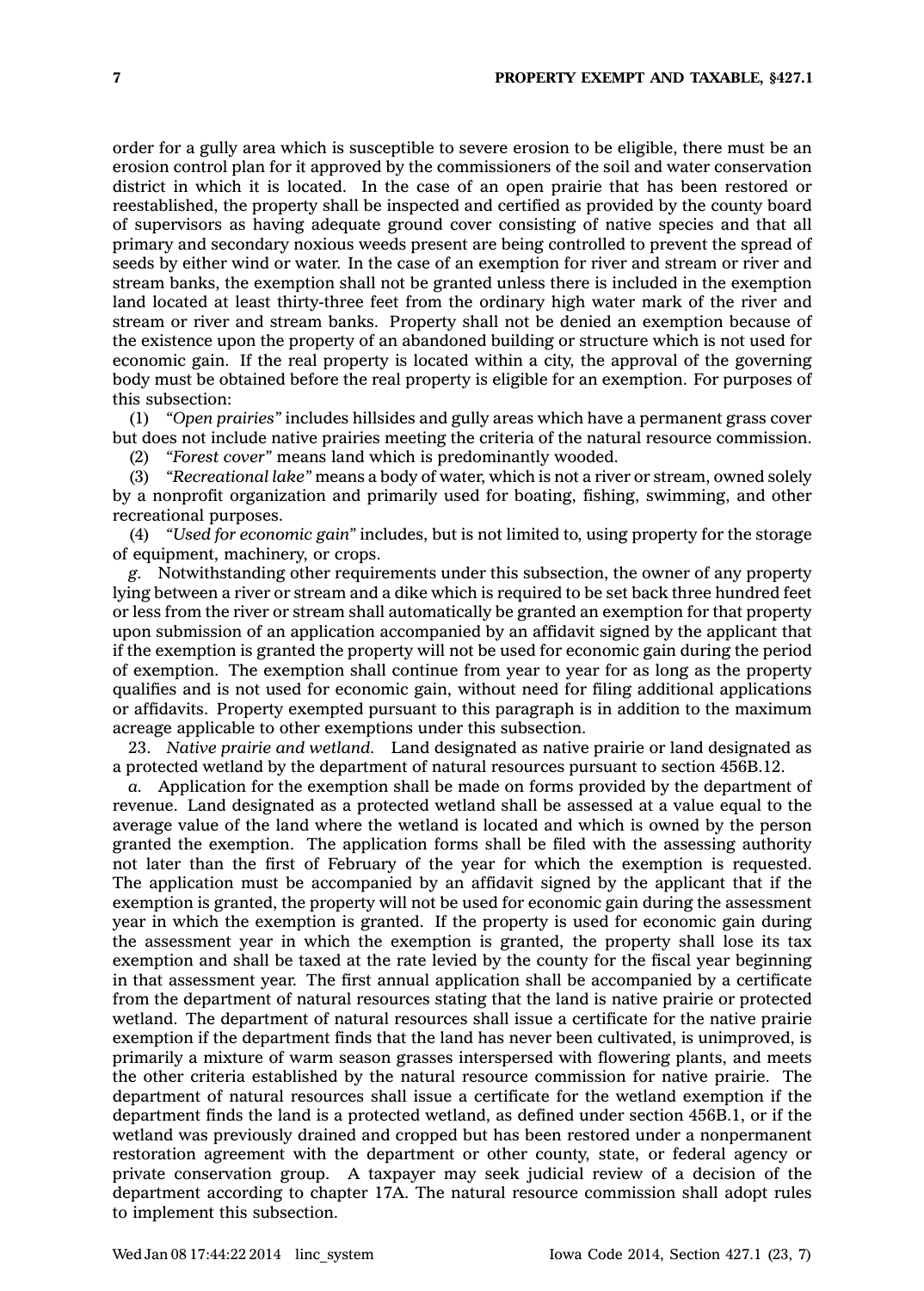*b.* The assessing authority each year may submit to the department <sup>a</sup> claim for reimbursement of tax revenue lost from the exemption. Upon receipt of the claim, the department shall reimburse the assessing authority an amount equal to the lost tax revenue based on the value of the protected wetland as assessed by the authority, unless the department reimburses the authority based upon <sup>a</sup> departmental assessment of the protected wetland. The authority may contest the department's assessment as provided in chapter 17A. The department is not required to honor <sup>a</sup> claim submitted more than sixty days after the authority has assessed land where the protected wetland is located and which is owned by the person granted the exemption.

24. *Land certified as <sup>a</sup> wildlife habitat.*

*a.* The owner of agricultural land may designate not more than two acres of the land for use as <sup>a</sup> wildlife habitat. After inspection, if the land meets the standards established by the natural resource commission for <sup>a</sup> wildlife habitat under section 483A.3, and, in the case of <sup>a</sup> wildlife habitat that has been restored or reestablished, is inspected and certified as provided by the county board of supervisors as having adequate ground cover consisting of native species and that all primary and secondary noxious weeds present are being controlled to prevent the spread of seeds by either wind or water, the department of natural resources shall certify the designated land as <sup>a</sup> wildlife habitat and shall send <sup>a</sup> copy of the certification to the appropriate assessor not later than February 1 of the assessment year for which the exemption is requested. The department of natural resources may subsequently withdraw certification of the designated land if it fails to meet the established standards for <sup>a</sup> wildlife habitat and the ground cover requirement and the assessor shall be given written notice of the decertification.

*b.* In the case where the property is <sup>a</sup> restored or reestablished wildlife habitat and does not receive the certification as provided by the county board of supervisors as it relates to the ground cover, the owner shall be notified of the availability of resource enhancement and protection fund cost-share moneys and soil and conservation technological assistance for reestablishing native vegetation.

25. Reserved.

26. *Public television station.* All grounds and buildings used or under construction for <sup>a</sup> public television station and not leased or otherwise used or under construction for pecuniary profit.

27. *Speculative shell buildings of certain organizations.*

*a.* New construction of shell buildings by community development organizations, not-for-profit cooperative associations under chapter 499, or for-profit entities for speculative purposes as provided in this subsection.

*b.* The exemption shall be for one of the following:

(1) The value added by new construction of <sup>a</sup> shell building or addition to an existing building or structure by <sup>a</sup> community development organization, not-for-profit cooperative association under chapter 499, or for-profit entity.

(2) The value of an existing building being reconstructed or renovated, and the value of the land on which the building is located, if the reconstruction or renovation constitutes complete replacement or refitting of the existing building or structure, by <sup>a</sup> community development organization, not-for-profit cooperative association under chapter 499, or for-profit entity.

*c.* The exemption or partial exemption shall be allowed only pursuant to ordinance of <sup>a</sup> city council or board of supervisors, which ordinance shall specify if the exemption will be available for community development organizations, not-for-profit cooperative associations under chapter 499, or for-profit entities. If the exemption is for <sup>a</sup> project described in paragraph *"b"*, subparagraph (1), the exemption shall be effective for the assessment year in which the building is first assessed for property taxation or the assessment year in which the addition to an existing building first adds value. If the exemption is for <sup>a</sup> project described in paragraph *"b"*, subparagraph (2), the exemption shall be effective for the assessment year following the assessment year in which the project commences. An exemption allowed under this subsection shall be allowed for all subsequent years until the property is leased or sold or for <sup>a</sup> specific time period stated in the ordinance or until the exemption is terminated by ordinance of the city council or board of supervisors which approved the exemption.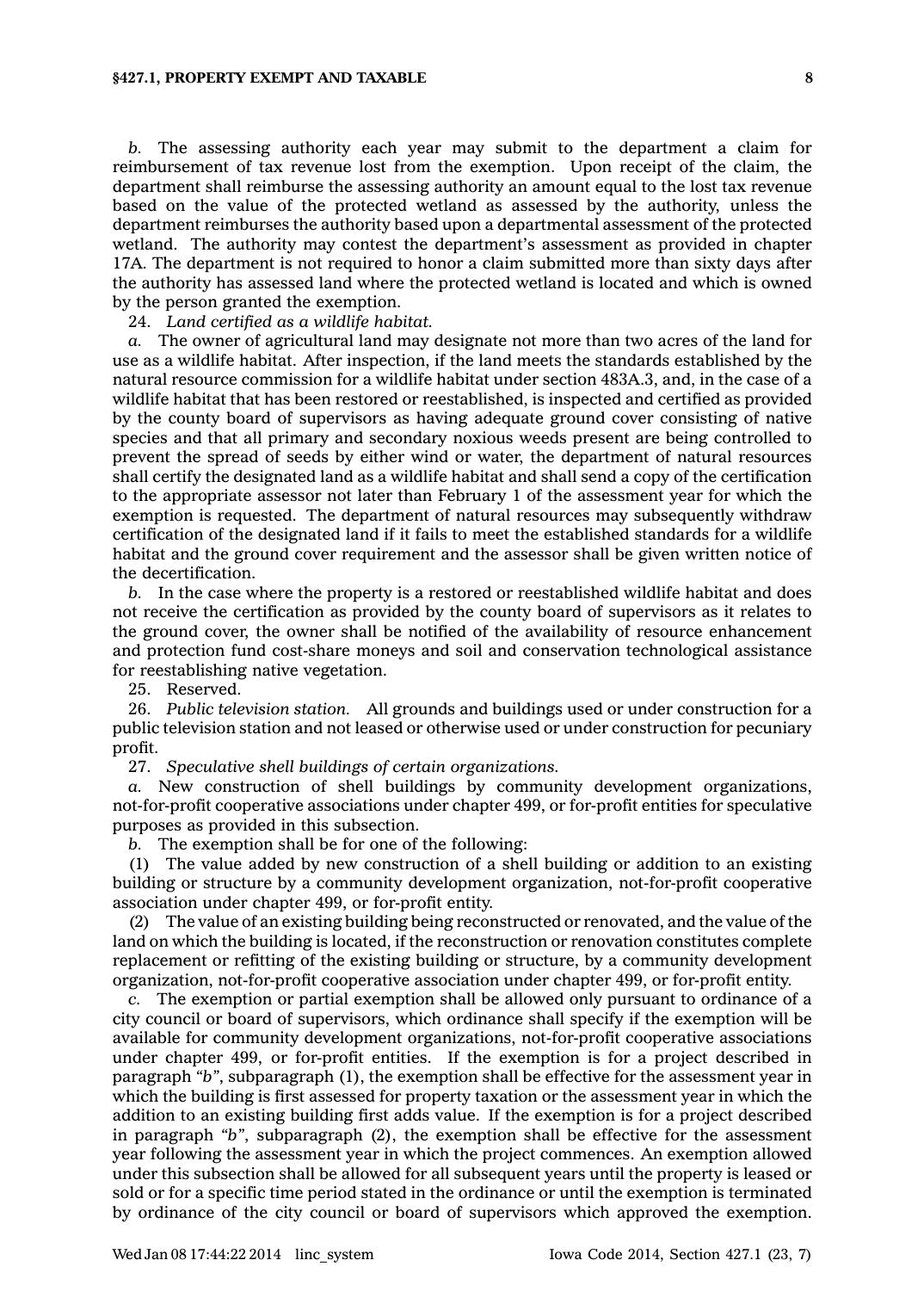Eligibility for an exemption as <sup>a</sup> speculative shell building shall be determined as of January 1 of the assessment year. However, an exemption shall not be granted <sup>a</sup> speculative shell building of <sup>a</sup> not-for-profit cooperative association under chapter 499 or <sup>a</sup> for-profit entity if the building is used by the cooperative association or for-profit entity, or <sup>a</sup> subsidiary or majority owners thereof for other than as <sup>a</sup> speculative shell building. If the shell building or any portion of the shell building is leased or sold, the portion of the shell building which is leased or sold, and <sup>a</sup> proportionate share of the land on which it is located if applicable, shall not be entitled to an exemption under this subsection for subsequent years. Upon the sale of the shell building, the shell building shall be considered new construction for purposes of section 427B.1 if used for purposes set forth in section 427B.1.

*d.* (1) If the speculative shell building project is <sup>a</sup> speculative shell building project described in paragraph *"b"*, subparagraph (1), an application shall be filed pursuant to section 427B.4 for each such project for which an exemption is claimed.

(2) If the speculative shell building project is <sup>a</sup> speculative shell building project described in paragraph *"b"*, subparagraph (2), an application shall be filed by the owner of the property with the local assessor by February 1 of the assessment year in which the project commences. Applications for exemption shall be made on forms prescribed by the director of revenue and shall contain information pertaining to the nature of the improvement, its cost, and other information deemed necessary by the director of revenue. The city council or the board of supervisors, by ordinance, shall give its approval of <sup>a</sup> tax exemption for the project if the project is in conformance with the zoning plans for the city or county. The approval shall also be subject to the hearing requirements of section 427B.1. Approval under this subparagraph (2) entitles the owner to exemption from taxation beginning in the assessment year following the assessment year in which the project commences. However, if the tax exemption for the building and land is not approved, the person may submit an amended proposal to the city council or board of supervisors to approve or reject.

*e.* For purposes of this subsection the following definitions apply:

(1) (a) *"Community development organization"* means an organization, which meets the membership requirements of subparagraph division (b), formed within <sup>a</sup> city or county or multicommunity group for one or more of the following purposes:

(i) To promote, stimulate, develop, and advance the business prosperity and economic welfare of the community, area, or region and its citizens.

(ii) To encourage and assist the location of new business and industry.

(iii) To rehabilitate and assist existing business and industry.

(iv) To stimulate and assist in the expansion of business activity.

(b) For purposes of this definition, <sup>a</sup> community development organization must have at least fifteen members with representation from the following:

(i) A representative from government at the level or levels corresponding to the community development organization's area of operation.

(ii) A representative from <sup>a</sup> private sector lending institution.

(iii) A representative of <sup>a</sup> community organization in the area.

(iv) A representative of business in the area.

(v) A representative of private citizens in the community, area, or region.

(2) *"New construction"* means new buildings or structures and includes new buildings or structures which are constructed as additions to existing buildings or structures. *"New construction"* also includes reconstruction or renovation of an existing building or structure which constitutes complete replacement of an existing building or structure or refitting of an existing building or structure, if the reconstruction or renovation of the existing building or structure is required due to economic obsolescence, if the reconstruction or renovation is necessary to implement recognized industry standards for the manufacturing or processing of products, and the reconstruction or renovation is required in order to competitively manufacture or process products or for community development organizations, not-for-profit cooperative associations under chapter 499, or for-profit entities to market <sup>a</sup> building or structure as <sup>a</sup> speculative shell building, which determination must receive prior approval from the city council of the city or county board of supervisors of the county.

(3) *"Speculative shell building"* means <sup>a</sup> building or structure owned and constructed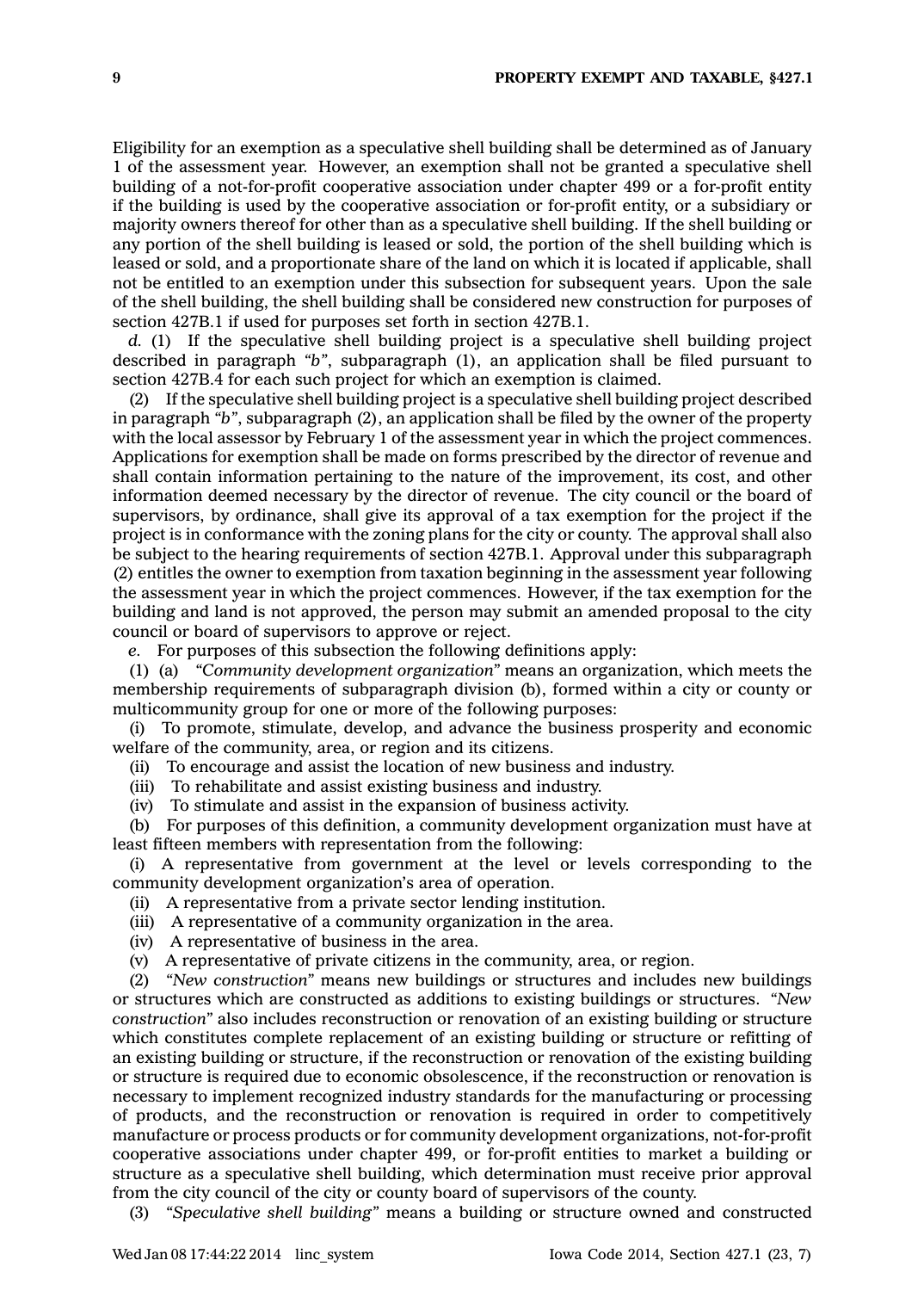or reconstructed by <sup>a</sup> community development organization, <sup>a</sup> not-for-profit cooperative association under chapter 499, or <sup>a</sup> for-profit entity without <sup>a</sup> tenant or buyer for the purpose of attracting an employer or user which will complete the building to the employer's or user's specification for manufacturing, processing, or warehousing the employer's or user's product line.

28. *Joint water utilities.* The property of <sup>a</sup> joint water utility established under chapter 389, when devoted to public use and not held for pecuniary profit.

29. *Methane gas conversion.* Methane gas conversion property shall be exempt from taxation.

*a.* For purposes of this subsection, *"methane gas conversion property"* means personal property, real property, and improvements to real property, and machinery, equipment, and computers assessed as real property pursuant to section 427A.1, subsection 1, paragraphs *"e"* and *"j"*, used in an operation to decompose waste and convert the waste to gas, to collect methane gas or other gases produced as <sup>a</sup> by-product of waste decomposition and to convert the gas to energy, or to collect waste in order to decompose the waste to produce methane gas or other gases and to convert the gas to energy.

*b.* If the property used to convert the gas to energy also burns another fuel, the exemption shall apply to that portion of the value of such property which equals the ratio that its use of methane gas bears to total fuel consumed.

*c.* Application for this exemption shall be filed with the assessing authority not later than February 1 of each year for which the exemption is requested on forms provided by the department of revenue. The application shall describe and locate the specific methane gas conversion property to be exempted. If the property consuming methane gas also consumes another fuel, the first year application shall contain <sup>a</sup> statement to that effect and shall identify the other fuel and estimate the ratio that the methane gas consumed bears to the total fuel consumed. Subsequent year applications shall identify the actual ratio for the previous year which ratio shall be used to calculate the exemption for that assessment year.

*d.* With respect to methane gas conversion property other than that used in an operation connected with, or in conjunction with, <sup>a</sup> publicly owned sanitary landfill, the exemption pursuant to this subsection shall be limited to property originally placed in operation on or after January 1, 2008, and on or before December 31, 2012, and shall be available for the ten-year period following the date the property was originally placed in operation.

30. *Manufactured home community or mobile home park storm shelter.* A structure constructed as <sup>a</sup> storm shelter at <sup>a</sup> manufactured home community or mobile home park as defined in section 435.1. An application for this exemption shall be filed with the assessing authority not later than February 1 of the first year for which the exemption is requested, on forms provided by the department of revenue. The application shall describe and locate the storm shelter to be exempted. If the storm shelter structure is used exclusively as <sup>a</sup> storm shelter, all of the structure's assessed value shall be exempt from taxation. If the storm shelter structure is not used exclusively as <sup>a</sup> storm shelter, the storm shelter structure shall be assessed for taxation at fifty percent of its value as commercial property.

31. *Barn preservation.* The increase in assessed value added to <sup>a</sup> farm structure constructed prior to 1937 as <sup>a</sup> result of improvements made to the farm structure for purposes of preserving the integrity of the internal and external features of the structure as <sup>a</sup> barn is exempt from taxation. To be eligible for the exemption, the structure must have been first placed in service as <sup>a</sup> barn prior to 1937. The exemption shall apply to the assessment year beginning after the completion of the improvements to preserve the structure as <sup>a</sup> barn.

*a.* For purposes of this subsection, *"barn"* means an agricultural structure, in whatever shape or design, which is used for the storage of farm products or feed or for the housing of farm animals, poultry, or farm equipment.

*b.* Application for this exemption shall be filed with the assessing authority not later than February 1 of the first year for which the exemption is requested, on forms provided by the department of revenue. The application shall describe and locate the specific structure for which the added value is requested to be exempt.

*c.* Once the exemption is granted, the exemption shall continue to be granted for subsequent assessment years without further filing of applications as long as the structure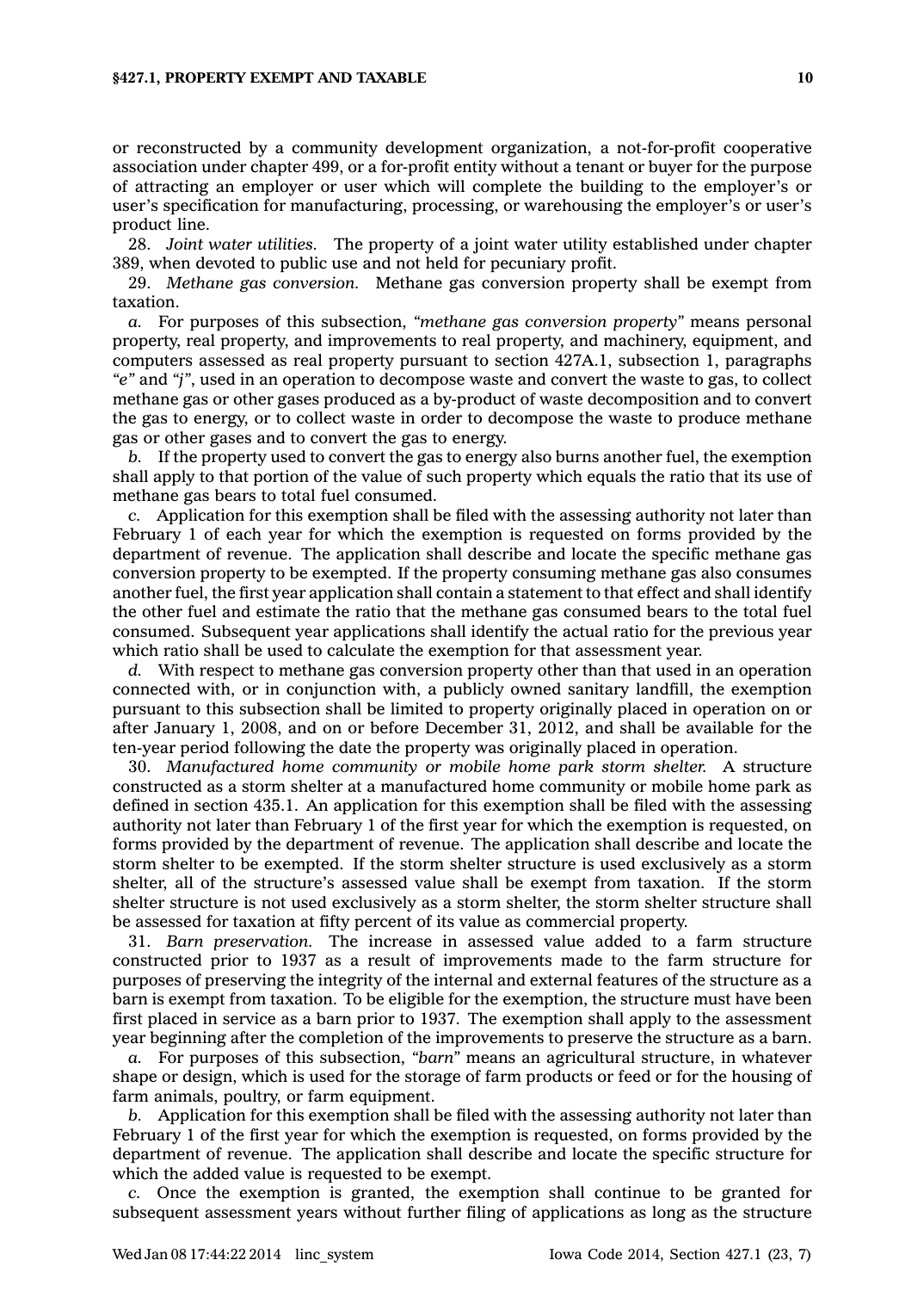continues to be used as <sup>a</sup> barn. The taxpayer shall notify the assessing authority when the structure ceases to be used as <sup>a</sup> barn.

32. *One-room schoolhouse preservation.* The increase in assessed value added to <sup>a</sup> one-room schoolhouse as <sup>a</sup> result of improvements made to the structure for purposes of preserving the integrity of the internal and external features of the structure as <sup>a</sup> one-room schoolhouse is exempt from taxation. The exemption shall apply to the assessment year beginning after the completion of the improvements to preserve the structure as <sup>a</sup> one-room schoolhouse.

*a.* Application for this exemption shall be filed with the assessing authority not later than February 1 of the first year for which the exemption is requested, on forms provided by the department of revenue. The application shall describe and locate the specific one-room schoolhouse for which the added value is requested to be exempt.

*b.* Once the exemption is granted, the exemption shall continue to be granted for subsequent assessment years without further filing of applications as long as the structure is not used for dwelling purposes and the structure is preserved as <sup>a</sup> one-room schoolhouse. The taxpayer shall notify the assessing authority when the structure ceases to be eligible. The exemption in this subsection applies even though the one-room schoolhouse is no longer used for instructional purposes.

33. *Indian housing authority property.*

*a.* Property owned and operated by an Indian housing authority, as defined in 24 C.F.R. § 950.102, created under Indian law, if <sup>a</sup> cooperative agreement has been made with the local governing body agreeing to the exemption. The exemption in this subsection is subject to the provisions of subsection 14.

*b.* For purposes of this subsection:

(1) *"Indian law"* means the code of an Indian tribe recognized as eligible for services provided to Indians by the United States secretary of the interior.

(2) *"Local governing body"* means the county board of supervisors if the property is located outside an incorporated city or the governing body of the city in which the property is located.

34. *Port authority property.* The property of <sup>a</sup> port authority created pursuant to section 28J.2, when devoted to public use and not held for pecuniary profit.

35. *Web search portal business property.*

*a.* Property, other than land and buildings and other improvements, that is utilized by <sup>a</sup> web search portal business as defined in and meeting the requirements of section 423.3, subsection 92, including computers and equipment that are necessary for the maintenance and operation of <sup>a</sup> web search portal and other property whether directly or indirectly connected to the computers, including but not limited to cooling systems, cooling towers, and other temperature control infrastructure; power infrastructure for transformation, distribution, or management of electricity, including but not limited to exterior dedicated business-owned substations, and power distribution systems which are not subject to assessment under chapter 437A; racking systems, cabling, and trays; and backup power generation systems, battery systems, and related infrastructure all of which are necessary for the maintenance and operation of the web search portal site.

*b.* This exemption applies beginning with the assessment year the investment in or construction of the facility utilizing the materials, equipment, and systems set forth in paragraph *"a"* are first assessed. For purposes of claiming this exemption, the requirements may be met by aggregating the various Iowa investments and other requirements of the web search portal business's affiliates as allowed under section 423.3, subsection 92. This exemption applies to affiliates of the web search portal business.

36. *Web search property.*

*a.* Property, other than land and buildings and other improvements, that is utilized by <sup>a</sup> web search portal business as defined in and meeting the requirements of section 423.3, subsection 93, including computers and equipment that are necessary for the maintenance and operation of <sup>a</sup> web search portal business and other property whether directly or indirectly connected to the computers, including but not limited to cooling systems, cooling towers, and other temperature control infrastructure; power infrastructure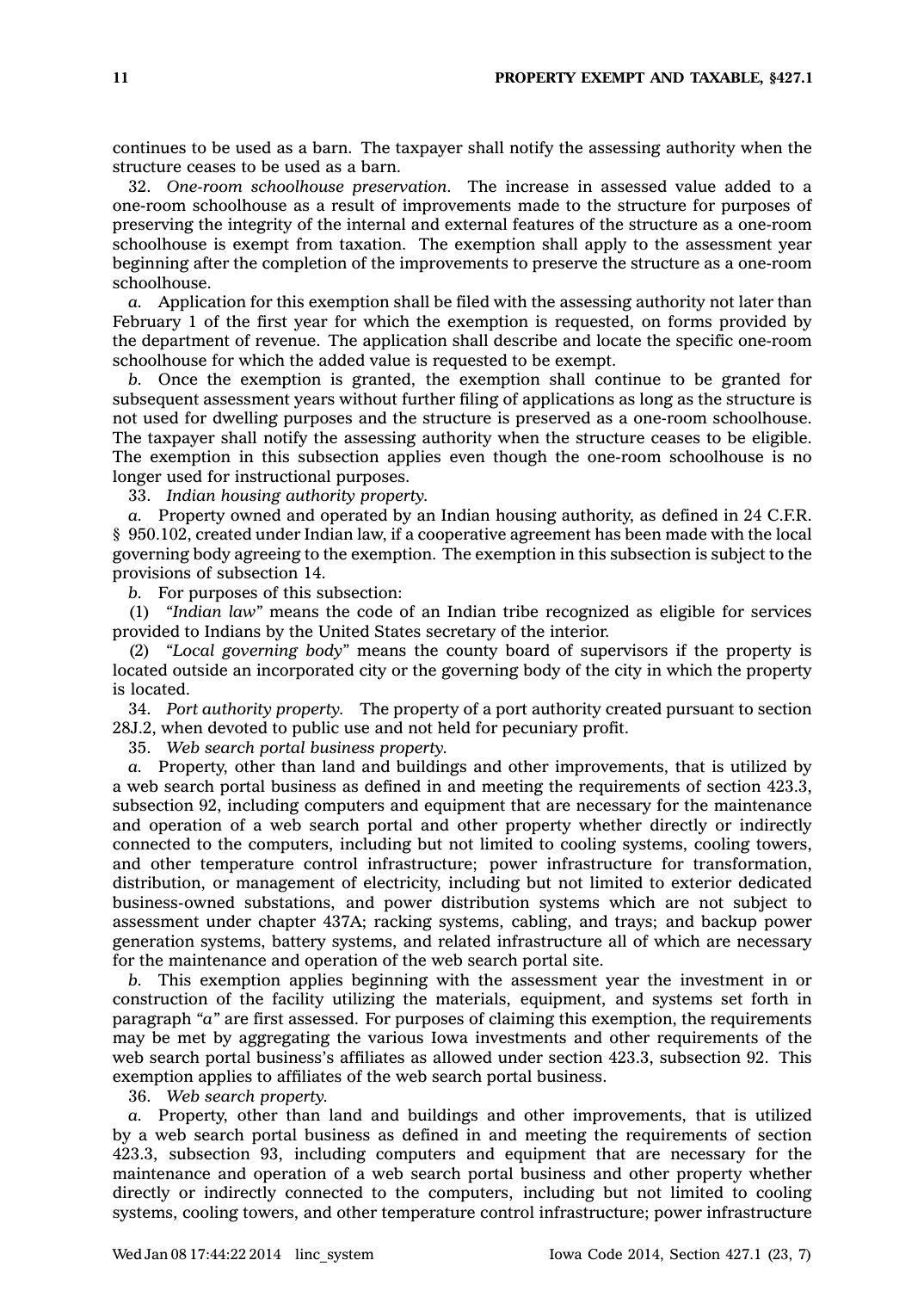for transformation, distribution, or management of electricity, including but not limited to exterior dedicated business-owned substations, and power distribution systems which are not subject to assessment under chapter 437A; racking systems, cabling, and trays; and backup power generation systems, battery systems, and related infrastructure all of which are necessary for the maintenance and operation of the web search portal business.

*b.* This web search portal business exemption applies beginning with the assessment year the investment in or construction of the facility utilizing the materials, equipment, and systems set forth in paragraph *"a"* are first assessed. For purposes of claiming this web search portal business exemption, the requirements may be met by aggregating the various Iowa investments and other requirements of the web search portal business's affiliates as allowed under section 423.3, subsection 93. This exemption applies to affiliates of the web search portal business.

37. *Data center business property.*

*a.* Property, other than land and buildings and other improvements, that is utilized by <sup>a</sup> data center business as defined in and meeting the requirements of section 423.3, subsection 95, including computers and equipment that are necessary for the maintenance and operation of <sup>a</sup> data center business and other property whether directly or indirectly connected to the computers, including but not limited to cooling systems, cooling towers, and other temperature control infrastructure; power infrastructure for transformation, distribution, or management of electricity, including but not limited to exterior dedicated business-owned substations, and power distribution systems which are not subject to assessment under chapter 437A; racking systems, cabling, and trays; and backup power generation systems, battery systems, and related infrastructure all of which are necessary for the maintenance and operation of the data center business.

*b.* This data center business exemption applies beginning with the assessment year the investment in or construction of the facility utilizing the materials, equipment, and systems set forth in paragraph *"a"* are first assessed.

38. *Geothermal heating and cooling system.*

*a.* The value added by any new or refitted construction or installation of <sup>a</sup> geothermal heating or cooling system on or after July 1, 2012, on property classified as residential. The exemption shall be allowed for ten consecutive years. The exemption shall apply to any value added by the addition of mechanical, electrical, plumbing, ductwork, or other equipment, labor, and expenses included in or required for the construction or installation of the geothermal system, as well as the proportionate value of any well field associated with the system and attributable to the owner.

*b.* A person claiming an exemption under this subsection shall obtain the appropriate forms from the assessor. The forms shall be prescribed by the director of revenue. The claim shall be filed no later than February 1 of the first assessment year the exemption is requested and shall contain information pertaining to all costs and other information associated with construction and installation of the system. Once the exemption is allowed, the exemption shall continue to be allowed for ten consecutive years without further filing as long as the property continues to be classified as residential property.

*c.* The director shall adopt rules to implement this subsection.

39. *County fair property.* Fairgrounds, as defined in section 174.1, that are owned by <sup>a</sup> county or <sup>a</sup> fair, as defined in section 174.1. The use of such fairgrounds for purposes other than <sup>a</sup> fair event, as defined in section 174.1, by the owner or by <sup>a</sup> lessee, including uses for pecuniary profit, shall not affect the exemption.

**1.** [C51, §455; R60, §711; C73, §797; C97, §1304; SS15, §1304; C24, 27, 31, 35, 39, §**6944;** C46, 50, 54, 58, 62, 66, 71, 73, 75, 77, 79, 81, §427.1]

**2.** [C51, §455; R60, §711; C73, §797; C97, §1304; SS15, §1304; C24, 27, 31, 35, 39, §**6944;** C46, 50, 54, 58, 62, 66, 71, 73, 75, 77, 79, 81, §427.1; 81 Acts, ch 31, §8]

**3, 4.** [C51, §455; R60, §711; C73, §797; C97, §1304; SS15, §1304; C24, 27, 31, 35, 39, §**6944;** C46, 50, 54, 58, 62, 66, 71, 73, 75, 77, 79, 81, §427.1]

**5.** [SS15, §1304; C24, 27, 31, 35, 39, §**6944;** C46, 50, 54, 58, 62, 66, 71, 73, 75, 77, 79, 81, §427.1]

**6.** [C24, 27, 31, 35, 39, §**6944;** C46, 50, 54, 58, 62, 66, 71, 73, 75, 77, 79, 81, §427.1]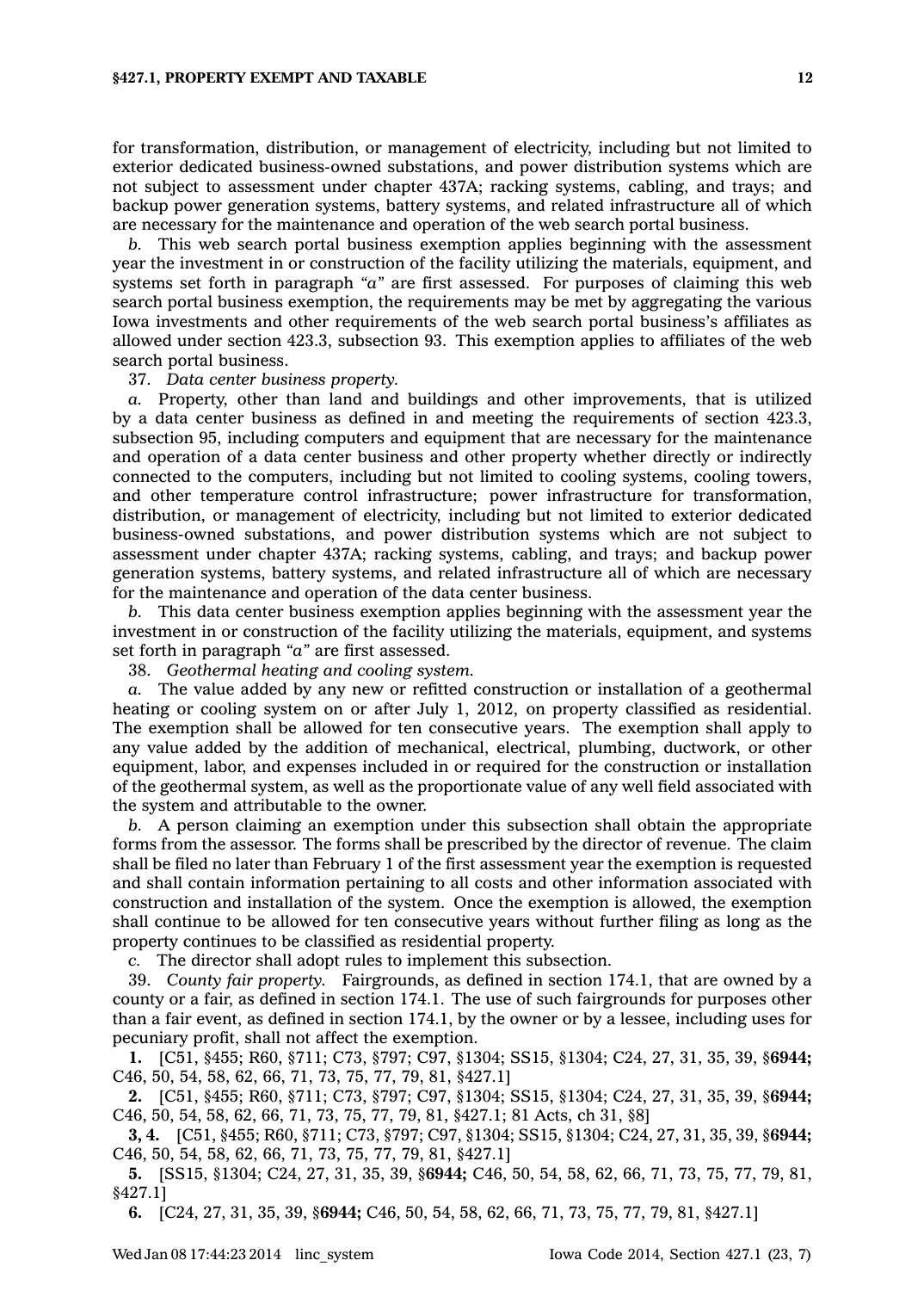**7, 8, 9, 10.** [C51, §455; R60, §711; C73, §797; C97, §1304; SS15, §1304; C24, 27, 31, 35, 39, §**6944;** C46, 50, 54, 58, 62, 66, 71, 73, 75, 77, 79, 81, §427.1; 82 Acts, ch 1247, §1]

**11.** [C97, §1304; SS15, §1304; C24, 27, 31, 35, 39, §**6944;** C46, 50, 54, 58, 62, 66, 71, 73, 75, 77, 79, 81, §427.1]

**12.** [C24, 27, 31, 35, 39, §**6944;** C46, 50, 54, 58, 62, 66, 71, 73, 75, 77, 79, 81, §427.1]

**13.** [C51, §455; R60, §711; C73, §797; C97, §1304; SS15, §1304; C24, 27, 31, 35, 39, §**6944;** C46, 50, 54, 58, 62, 66, 71, 73, 75, 77, 79, 81, §427.1]

**14.** [C97, §1304; SS15, §1304; C24, 27, 31, 35, 39, §**6944;** C46, 50, 54, 58, 62, 66, 71, 73, 75, 77, 79, 81, §427.1]

**15.** [C97, §1304; SS15, §1304; C24, 27, 31, 35, 39, §**6944;** C46, 50, 54, 58, 62, 66, 71, 73, 75, 77, 79, 81, §427.1]

**16.** [C51, §455; R60, §711; C73, §797; C97, §1304; SS15, §1304; C24, 27, 31, 35, 39, §**6944;** C46, 50, 54, 58, 62, 66, 71, 73, 75, 77, 79, 81, §427.1]

**17.** [R60, §711; C73, §797; C97, §1304; SS15, §1304; C24, 27, 31, 35, 39, §**6944;** C46, 50, 54, 58, 62, 66, 71, 73, 75, 77, 79, 81, §427.1]

**18.** [SS15, §1304; C24, 27, 31, 35, 39, §**6944;** C46, 50, 54, 58, 62, 66, 71, 73, 75, 77, 79, 81, §427.1]

**19.** [C51, §468, 469; R60, §723, 724; C73, §815, 816; C97, §1318, 1319, 1323; S13, §1330-g, 1342-g, 1346-g; SS15, §1346-s; C24, 27, 31, 35, 39, §**6944;** C46, 50, 54, 58, 62, 66, 71, 73, 75, 77, 79, 81, §427.1]

**20.** [C35, 39, §**6944;** C46, 50, 54, 58, 62, 66, 71, 73, 75, 77, 79, 81, §427.1]

- **21.** [C50, 54, 58, 62, 66, 71, 73, 75, 77, 79, 81, §427.1]
- **22.** [C62, 66, 71, 73, 75, 77, 79, 81, §427.1]

**23.** [C50, 54, 58, 62, 66, 71, 73, 75, 77, 79, 81, §427.1]

**24, 25.** [C50, 54, 58, 62, 66, 71, 73, 75, 77, 79, 81, §427.1]

**26.** [C54, 58, 62, 66, 71, 73, 75, 77, 79, 81, §427.1]

**27.** [C54, 58, 62, 66, 71, 73, 75, 77, 79, 81, §427.1]

**28.** [C62, 66, 71, 73, 75, 77, 79, 81, §427.1]

**29.** [C66, 71, 73, 75, 77, 79, 81, §427.1]

**30.** [C71, 73, 75, 77, 79, 81, §427.1]

**31.** [C73, 75, 77, 79, 81, §427.1; 82 Acts, ch 1034, §1]

**32.** [C75, 77, 79, 81, §427.1; 82 Acts, ch 1199, §92, 93, 96]

- **33.** [C75, 77, 79, 81, §427.1; 82 Acts, ch 1199, §69, 96]
- **34.** [C77, 79, 81, §427.1]
- **35.** [C79, 81, §427.1]
- **36.** [82 Acts, ch 1247, §2]
- **37.** [82 Acts, ch 1247, §2]
- **38.** [82 Acts, ch 1247, §2]

83 Acts, ch 121, §8; 83 Acts, ch 133, §1, 2; 83 Acts, ch 178, §1; 84 Acts, ch 1222, §5, 6, 7; 85 Acts, ch 32, §102; 86 Acts, ch 1113, §1, 2; 86 Acts, ch 1200, §8; 86 Acts, ch 1241, §35; 87 Acts, ch 23, §12 – 14; 87 Acts, ch 233, §495; 88 Acts, ch 1134, §81; 89 Acts, ch 296, §43, 44; 90 Acts, ch 1006, §1; 90 Acts, ch 1199, §5 – 8; 91 Acts, ch 97, §52, 53; 91 Acts, ch 168, §8; 92 Acts, ch 1073, §10, 11; 92 Acts, ch 1225, §3, 4; 93 Acts, ch 121, §1; 93 Acts, ch 159, §1; 95 Acts, ch 83, §19; 95 Acts, ch 84, §1 – 3; 96 Acts, ch 1034, §39; 96 Acts, ch 1129, §94; 96 Acts, ch 1167, §5; 97 Acts, ch 158, §30; 98 Acts, ch 1194, §28, 40; 99 Acts, ch 63, §5, 8; 99 Acts, ch 151, §41, 42, 89; 99 Acts, ch 152, §17, 40; 99 Acts, ch 186, §3 – 5; 99 Acts, ch 208, §56; 2000 Acts, ch 1058, §39; 2000 Acts, ch 1194, §15, 17; 2000 Acts, ch 1205, §1; 2001 Acts, ch 59, §1, 3; 2001 Acts, ch 116, §20; 2001 Acts, ch 139, §1, 2, 4; 2001 Acts, ch 150, §11 – 14, 26; 2001 Acts, ch 153, §16; 2001 Acts, 1st Ex, ch 4, §4, 36; 2002 Acts, ch 1119, §55, 56; 2002 Acts, ch 1151, §19; 2002 Acts, ch 1162, §39, 40; 2003 Acts, ch 121, §1 – 3; 2003 Acts, ch 130, §1, 2, 5; 2003 Acts, ch 136, §1, 3; 2003 Acts, ch 145, §286; 2005 Acts, ch 122, §1, 2; 2005 Acts, ch 150, §118; 2005 Acts, ch 179, §67 – 69, 84, 86, 87; 2006 Acts, ch 1125, §1, 2; 2006 Acts, ch 1158, §57; 2006 Acts, ch 1182, §62; 2006 Acts, ch 1185, §84, 89; 2007 Acts, ch 199, §3; 2008 Acts, ch 1006, §2, 3; 2008 Acts, ch 1143, §1, 2; 2008 Acts, ch 1184, §61; 2009 Acts, ch 41, §263; 2009 Acts, ch 97, §13;